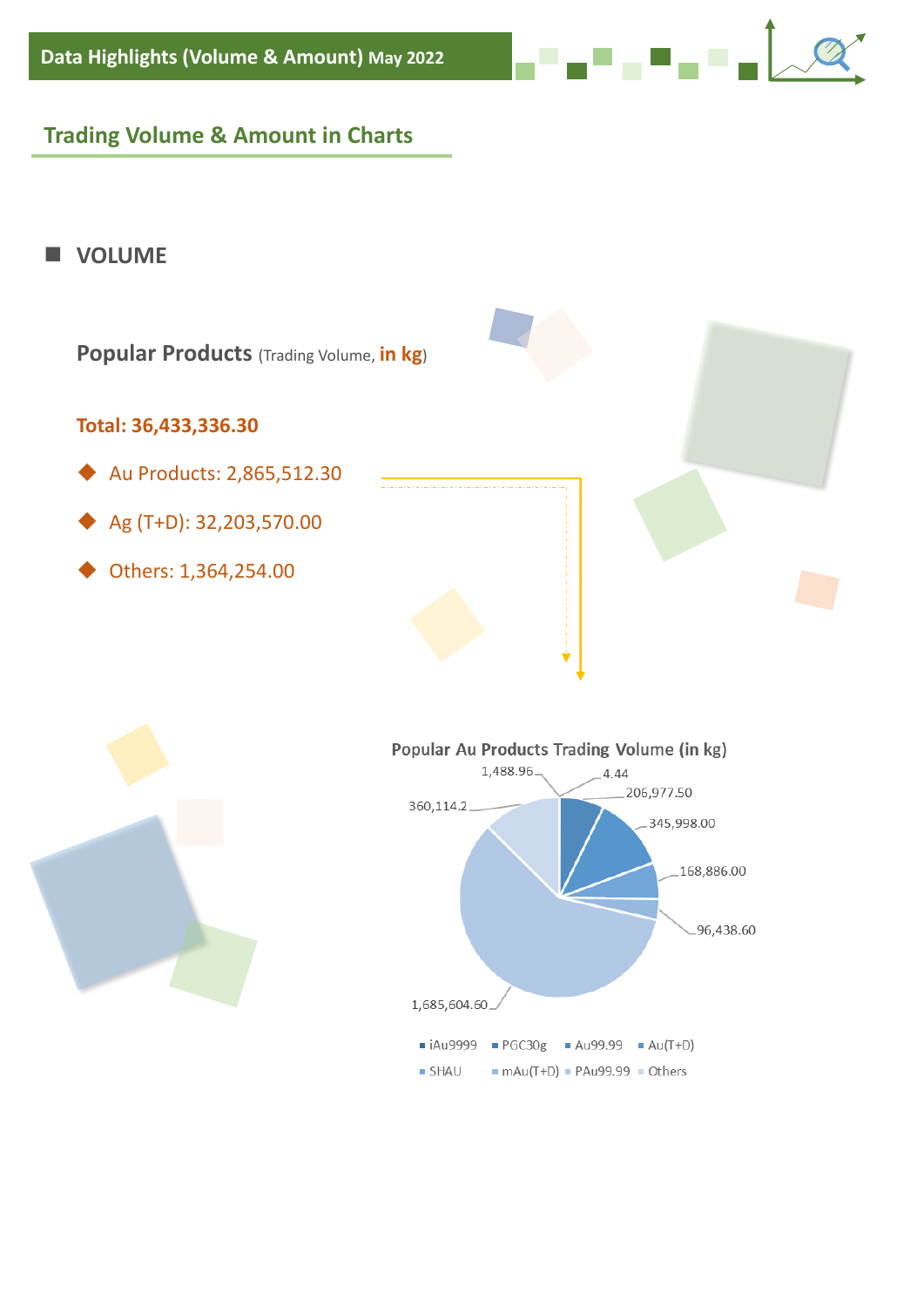### **Trading Volume & Amount in Charts**





والموالي الموارد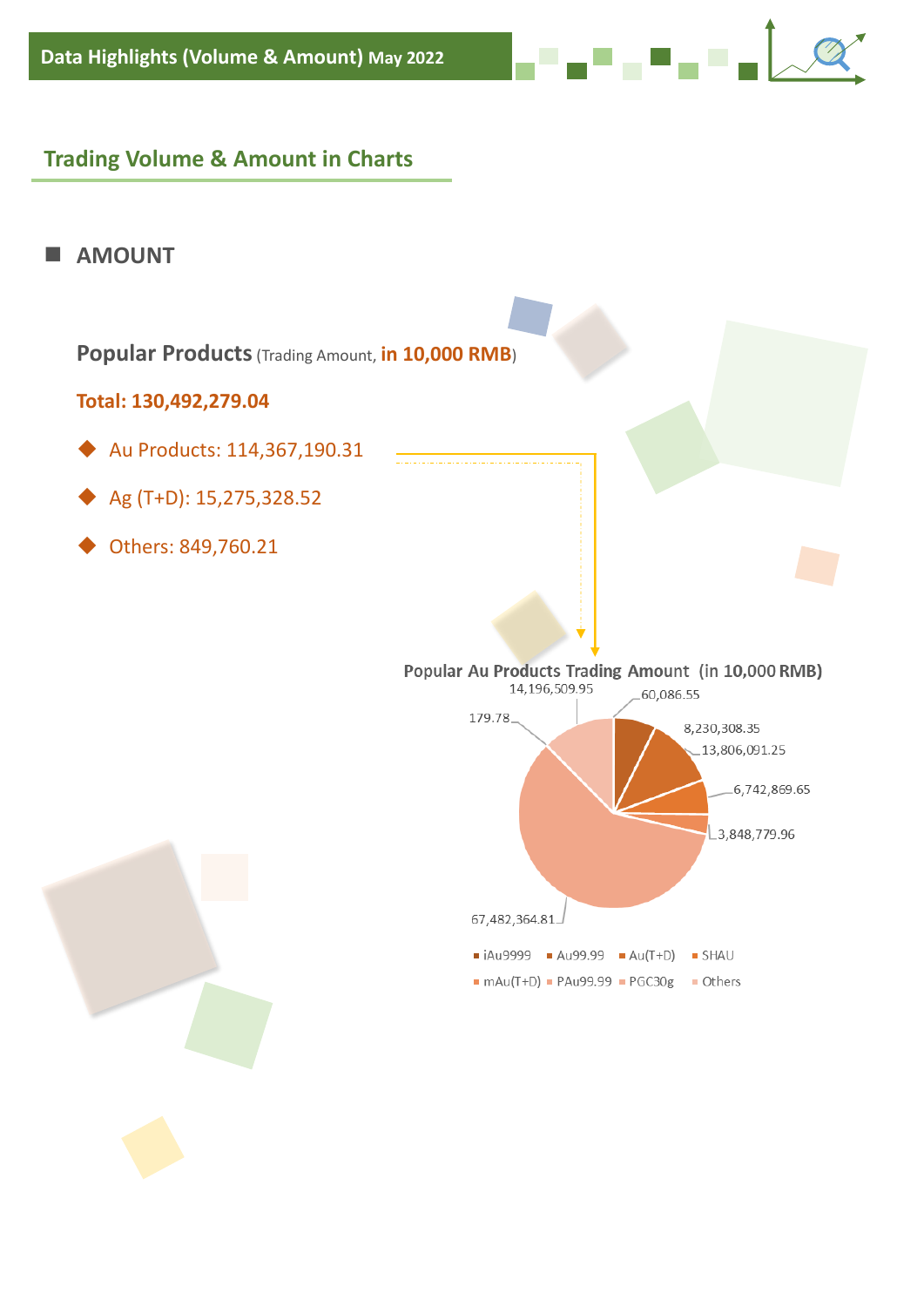## **Trading Volume & Amount in Details**

| <b>Trading Volume (in kg)</b> |                       |                      |                       |                      |                          |                          |                     |
|-------------------------------|-----------------------|----------------------|-----------------------|----------------------|--------------------------|--------------------------|---------------------|
|                               | <b>Previous Month</b> | <b>Present Month</b> | <b>Previous Month</b> | <b>Present Month</b> | Month-on                 | Year-on                  | <b>Present Year</b> |
| Contract                      | <b>Daily Average</b>  | <b>Daily Average</b> | accumulative total    | accumulative total   | -Month                   | -Year                    | accumulative total  |
| Au99.95                       | 81.16                 | 92.42                | 1,542.00              | 1,756.00             | 13.88%                   | $-51.30%$                | 11,236.00           |
| Au99.99                       | 12,094.24             | 10,893.55            | 229,790.50            | 206,977.50           | $-9.93%$                 | 1.76%                    | 1,293,702.16        |
| Au100g                        | 16.39                 | 18.84                | 311.40                | 358.00               | 14.96%                   | $-36.73%$                | 2,178.40            |
| Au995                         | 0.00                  | 0.00                 | 0.00                  | 0.00                 |                          |                          | 0.00                |
| PGC30g                        | 0.14                  | 0.23                 | 2.70                  | 4.44                 | 64.44%                   | 15.63%                   | 25.50               |
| iAu9999                       | 1,046.92              | 78.37                | 19,891.52             | 1,488.96             | $-92.51%$                | -95.94%                  | 32,509.24           |
| iAu100g                       | 0.13                  | 0.00                 | 2.40                  | 0.00                 | $-100.00\%$              | $-100.00\%$              | 2.40                |
| iAu995                        | 0.00                  | 0.00                 | 0.00                  | 0.00                 | $\overline{\phantom{a}}$ | $\overline{\phantom{a}}$ | 400.00              |
| Au(T+D)                       | 18,309.47             | 18,210.42            | 347,880.00            | 345,998.00           | $-0.54%$                 | $-42.18%$                | 2,006,920.00        |
| $mAu(T+D)$                    | 4,127.88              | 5,075.72             | 78,429.80             | 96,438.60            | 22.96%                   | $-9.43%$                 | 527,661.00          |
| Au(T+N1)                      | 13.46                 | 2.05                 | 255.80                | 39.00                | -84.75%                  | $-87.90%$                | 8,677.40            |
| $Au(T+N2)$                    | 4.73                  | 0.76                 | 89.80                 | 14.40                | -83.96%                  | -97.92%                  | 8,136.60            |
| NYAuTN06                      | 82.61                 | 100.58               | 1,569.60              | 1,911.00             | 21.75%                   | 20.75%                   | 8,235.80            |
| NYAuTN12                      | 72.37                 | 106.20               | 1,375.00              | 2,017.80             | 46.75%                   | $-15.28%$                | 13,467.00           |
| PAu99.95                      | 15,992.21             | 7,556.74             | 303,852.00            | 143,578.00           | $-52.75%$                | 152.60%                  | 574,834.00          |
| PAu99.99                      | 83,372.47             | 88,716.03            | 1,584,077.00          | 1,685,604.60         | 6.41%                    | 2.98%                    | 8,754,201.00        |
| IPAu99.99                     | 11,699.47             | 8,947.37             | 222,290.00            | 170,000.00           | $-23.52%$                | 126.15%                  | 1,375,642.16        |
| IPAu99.5                      | 0.00                  | 0.00                 | 0.00                  | 0.00                 |                          |                          | 0.00                |
| OAu99.99                      | 715.79                | 2,128.42             | 13,600.00             | 40,440.00            | 197.35%                  | 122.20%                  | 119,420.00          |
| LAu99.95                      | 0.00                  | 0.00                 | 0.00                  | 0.00                 |                          | $-100.00\%$              | 820.00              |
| LAu99.99                      | 0.00                  | 0.00                 | 0.00                  | 0.00                 |                          | $-100.00\%$              | 11,260.00           |
| SHAU                          | 5,669.79              | 8,888.74             | 107,726.00            | 168,886.00           | 56.77%                   | 46.08%                   | 607,914.00          |
| Pt99.95                       | 866.84                | 513.37               | 16,470.00             | 9,754.00             | -40.78%                  | $-12.60%$                | 48,720.00           |
| Ag99.99                       | 813.16                | 476.84               | 15,450.00             | 9,060.00             | $-41.36%$                | $-49.50%$                | 60,030.00           |
| $Ag(T+D)$                     | 1,761,573.47          | 1,694,924.74         | 33,469,896.00         | 32,203,570.00        | $-3.78%$                 | $-74.06%$                | 213,180,776.00      |
| PAg99.99                      | 9,701.05              | 13,263.16            | 184,320.00            | 252,000.00           | 36.72%                   | $-51.17%$                | 1,322,460.00        |
| OAg99.99                      | 0.00                  | 0.00                 | 0.00                  | 0.00                 |                          |                          | 0.00                |
| <b>SHAG</b>                   | 54,080.53             | 57,549.47            | 1,027,530.00          | 1,093,440.00         | 6.41%                    | 13.19%                   | 4,809,390.00        |
| Au                            |                       |                      |                       |                      |                          |                          |                     |
| Products                      | 153,299.24            | 150,816.44           | 2,912,685.52          | 2,865,512.30         | $-1.62%$                 | 0.14%                    | 15,357,242.66       |
| (in total)                    |                       |                      |                       |                      |                          |                          |                     |
| Ag                            |                       |                      |                       | 33,558,070.00        |                          |                          |                     |
| Products<br>(in total)        | 1,826,168.21          | 1,766,214.21         | 34,697,196.00         |                      | $-3.28%$                 | $-73.30%$                | 219,372,656.00      |
| Pt                            |                       |                      |                       |                      |                          |                          |                     |
| Products                      | 866.84                | 513.37               | 16,470.00             | 9,754.00             | -40.78%                  | $-12.60%$                | 48,720.00           |
| (in total)                    |                       |                      |                       |                      |                          |                          |                     |
| <b>Total</b>                  | 1,980,334.29          | 1,917,544.02         | 37,626,351.52         | 36,433,336.30        | $-3.17%$                 | $-71.66%$                | 234,778,618.66      |

<mark>▄▀▄▀▄▀▄▀▄</mark>▐▃

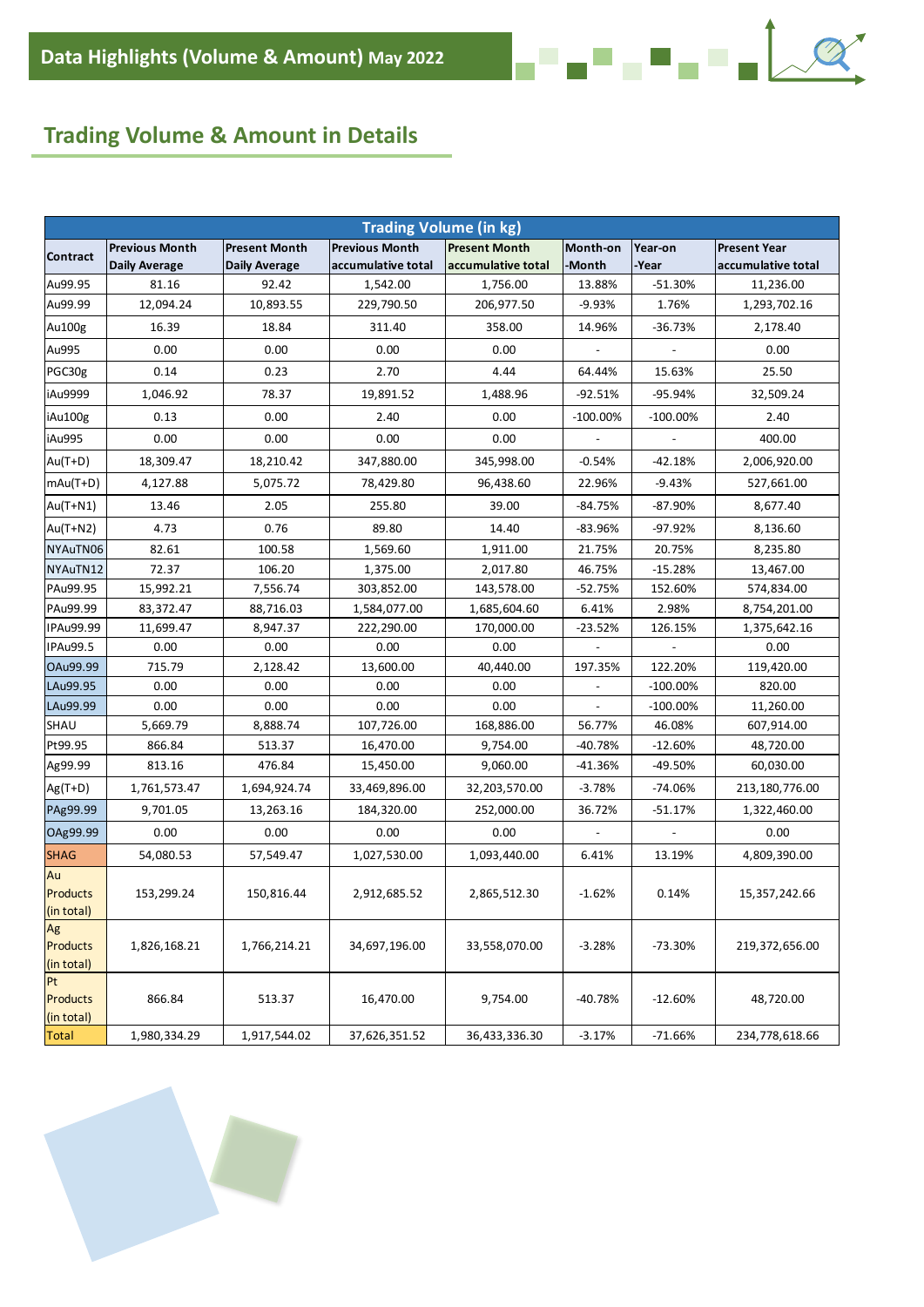# **Trading Volume & Amount in Details**

| <b>Trading Amount (in 10,000 RMB)</b> |                       |                      |                       |                      |             |             |                     |
|---------------------------------------|-----------------------|----------------------|-----------------------|----------------------|-------------|-------------|---------------------|
| <b>Contract</b>                       | <b>Previous Month</b> | <b>Present Month</b> | <b>Previous Month</b> | <b>Present Month</b> | Month-on    | Year-on     | <b>Present Year</b> |
|                                       | <b>Daily Average</b>  | <b>Daily Average</b> | accumulative total    | accumulative total   | -Month      | -Year       | accumulative total  |
| Au99.95                               | 3,215.02              | 3,696.33             | 61,085.45             | 70,230.35            | 14.97%      | $-49.34%$   | 432,210.95          |
| Au99.99                               | 480,901.01            | 433,174.12           | 9,137,119.17          | 8,230,308.35         | $-9.92%$    | 4.84%       | 50,061,190.46       |
| Au100g                                | 657.74                | 752.80               | 12,497.03             | 14,303.28            | 14.45%      | $-34.35%$   | 85,585.86           |
| Au995                                 | 0.00                  | 0.00                 | 0.00                  | 0.00                 |             |             | 0.00                |
| PGC30g                                | 5.78                  | 9.46                 | 109.78                | 179.78               | 63.77%      | 19.69%      | 1,011.59            |
| iAu9999                               | 42,197.91             | 3,162.45             | 801,760.24            | 60,086.55            | $-92.51%$   | -95.75%     | 1,290,232.19        |
| iAu100g                               | 4.78                  | 0.00                 | 90.77                 | 0.00                 | $-100.00\%$ | $-100.00\%$ | 90.77               |
| iAu995                                | 0.00                  | 0.00                 | 0.00                  | 0.00                 |             |             | 14,954.40           |
| Au(T+D)                               | 734,327.91            | 726,636.38           | 13,952,230.32         | 13,806,091.25        | $-1.05%$    | $-40.17%$   | 78,710,024.66       |
| $\text{mAu(T+D)}$                     | 165,698.05            | 202,567.37           | 3,148,262.95          | 3,848,779.96         | 22.25%      | $-6.10%$    | 20,530,474.57       |
| $Au(T+N1)$                            | 536.39                | 81.71                | 10,191.33             | 1,552.42             | -84.77%     | $-87.59%$   | 328,326.04          |
| $Au(T+N2)$                            | 189.29                | 30.66                | 3,596.59              | 582.50               | -83.80%     | -97.84%     | 310,997.02          |
| NYAuTN06                              | 3,323.31              | 4,020.24             | 63,142.94             | 76,384.52            | 20.97%      | 24.77%      | 326,775.57          |
| NYAuTN12                              | 2,952.10              | 4,303.49             | 56,089.87             | 81,766.35            | 45.78%      | $-12.07%$   | 534,421.48          |
| PAu99.95                              | 641,934.88            | 302,558.35           | 12,196,762.79         | 5,748,608.68         | -52.87%     | 163.06%     | 22,933,004.00       |
| PAu99.99                              | 3,345,865.74          | 3,551,703.41         | 63,571,448.98         | 67,482,364.81        | 6.15%       | 6.76%       | 342,835,324.72      |
| IPAu99.99                             | 470,640.94            | 359,458.34           | 8,942,177.88          | 6,829,708.46         | $-23.62%$   | 136.00%     | 53,462,089.53       |
| IPAu99.5                              | 0.00                  | 0.00                 | 0.00                  | 0.00                 |             |             | 0.00                |
| OAu99.99                              | 25,467.03             | 72,282.81            | 483,873.60            | 1,373,373.40         | 183.83%     | 116.44%     | 4,160,258.60        |
| LAu99.95                              | 0.00                  | 0.00                 | 0.00                  | 0.00                 |             | $-100.00\%$ | 32,414.60           |
| LAu99.99                              | 0.00                  | 0.00                 | 0.00                  | 0.00                 |             | $-100.00\%$ | 433,705.40          |
| SHAU                                  | 227,444.48            | 354,887.88           | 4,321,445.12          | 6,742,869.65         | 56.03%      | 50.84%      | 23,792,999.03       |
| Pt99.95                               | 18,223.09             | 10,948.38            | 346,238.68            | 208,019.15           | -39.92%     | $-28.35%$   | 1,042,066.79        |
| Ag99.99                               | 412.21                | 228.32               | 7,832.04              | 4,338.13             | -44.61%     | -57.38%     | 29,148.36           |
| Ag(T+D)                               | 894,070.48            | 803,964.66           | 16,987,339.06         | 15,275,328.52        | $-10.08%$   | $-78.31%$   | 105,319,911.82      |
| PAg99.99                              | 5,002.31              | 6,264.10             | 95,043.89             | 119,017.92           | 25.22%      | $-59.12%$   | 652,917.39          |
| OAg99.99                              | 0.00                  | 0.00                 | 0.00                  | 0.00                 |             |             | 0.00                |
| <b>SHAG</b>                           | 27,447.82             | 27,283.42            | 521,508.67            | 518,385.01           | $-0.60%$    | $-5.44%$    | 2,362,360.71        |
| Au                                    |                       |                      |                       |                      |             |             |                     |
| Products                              | 6, 145, 362. 36       | 6,019,325.81         | 116,761,884.81        | 114,367,190.31       | $-2.05%$    | 3.62%       | 600,276,091.44      |
| (in total)                            |                       |                      |                       |                      |             |             |                     |
| Ag                                    | 926,932.82            |                      |                       | 15,917,069.58        |             |             |                     |
| Products<br>(in total)                |                       | 837,740.50           | 17,611,723.66         |                      | $-9.62%$    | -77.67%     | 108,364,338.29      |
| Pt                                    |                       |                      |                       |                      |             |             |                     |
| <b>Products</b>                       | 18,223.09             | 10,948.38            | 346,238.68            | 208,019.15           | -39.92%     | $-28.35%$   | 1,042,066.79        |
| (in total)                            |                       |                      |                       |                      |             |             |                     |
| Total                                 | 7,090,518.27          | 6,868,014.69         | 134,719,847.15        | 130,492,279.04       | $-3.14%$    | $-28.28%$   | 709,682,496.51      |



<mark>▃▘▄▘</mark>▃▘▄▘▄<sup>▁</sup>▄▐▁